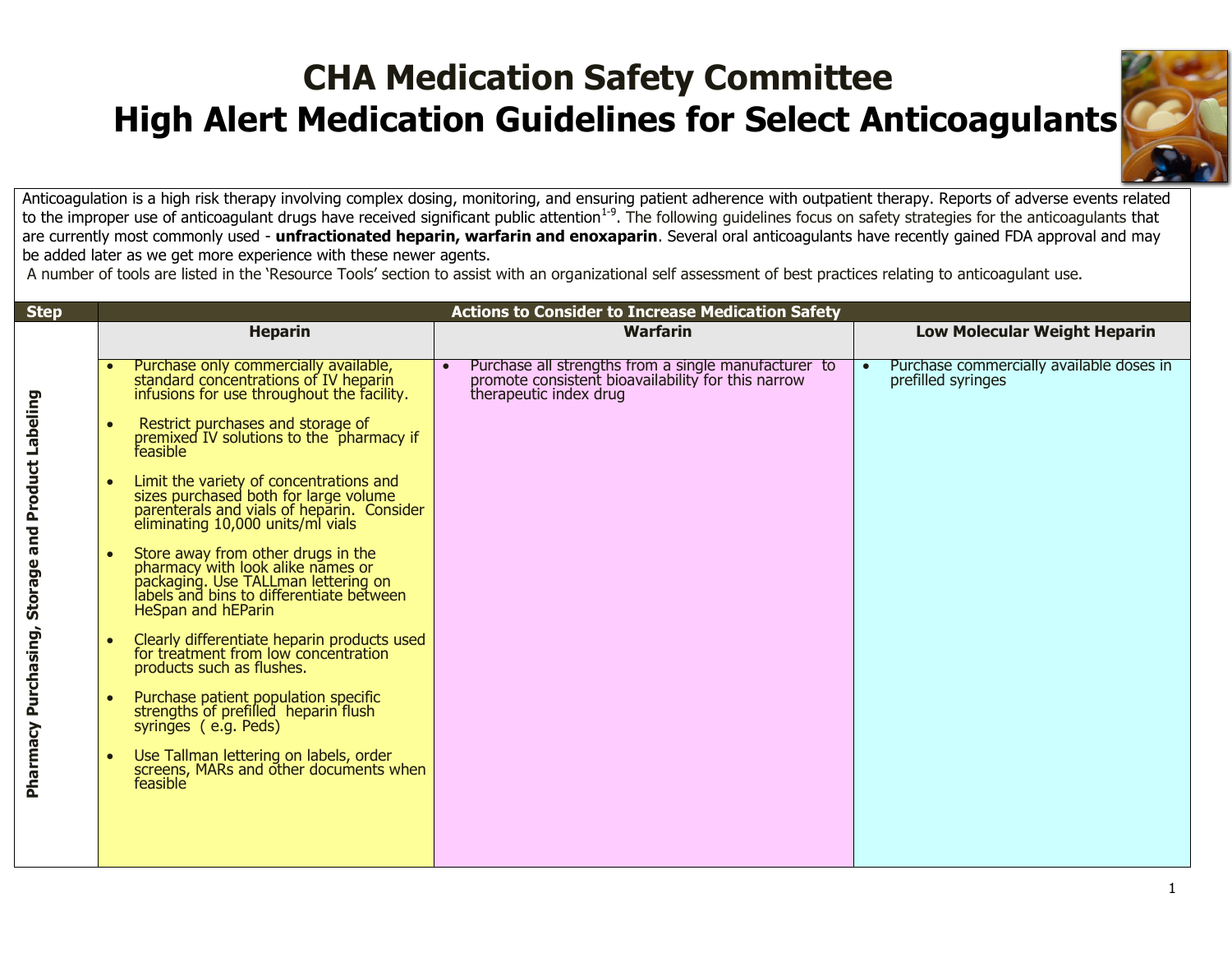

|                         |                                                  | <b>Heparin</b>                                                                                                                                                                                                                                                                                                                                                                                                                                                                                                                                                                                                                                                   | <b>Warfarin</b>                                                                                                                                                                                                                                                                                                                                                                                                                                                                  | <b>Low Molecular Weight Heparin</b>                                                                                                                                                                                                                             |
|-------------------------|--------------------------------------------------|------------------------------------------------------------------------------------------------------------------------------------------------------------------------------------------------------------------------------------------------------------------------------------------------------------------------------------------------------------------------------------------------------------------------------------------------------------------------------------------------------------------------------------------------------------------------------------------------------------------------------------------------------------------|----------------------------------------------------------------------------------------------------------------------------------------------------------------------------------------------------------------------------------------------------------------------------------------------------------------------------------------------------------------------------------------------------------------------------------------------------------------------------------|-----------------------------------------------------------------------------------------------------------------------------------------------------------------------------------------------------------------------------------------------------------------|
| Unit                    |                                                  | <b>Common considerations:</b>                                                                                                                                                                                                                                                                                                                                                                                                                                                                                                                                                                                                                                    |                                                                                                                                                                                                                                                                                                                                                                                                                                                                                  |                                                                                                                                                                                                                                                                 |
|                         | $\bullet$                                        | Do not provide as unit stock unless in automated dispensing cabinets (ADCs)                                                                                                                                                                                                                                                                                                                                                                                                                                                                                                                                                                                      |                                                                                                                                                                                                                                                                                                                                                                                                                                                                                  |                                                                                                                                                                                                                                                                 |
| Patient Care<br>Storage |                                                  | via override feature).                                                                                                                                                                                                                                                                                                                                                                                                                                                                                                                                                                                                                                           | Only stock in automated dispensing cabinets that are interfaced with the pharmacy system to enable pharmacy review prior to removal (not available                                                                                                                                                                                                                                                                                                                               |                                                                                                                                                                                                                                                                 |
|                         | $\bullet$                                        |                                                                                                                                                                                                                                                                                                                                                                                                                                                                                                                                                                                                                                                                  | Employ additional verification measures in procedure areas if ADCs are not interfaced with the pharmacy system                                                                                                                                                                                                                                                                                                                                                                   |                                                                                                                                                                                                                                                                 |
|                         | $\bullet$                                        |                                                                                                                                                                                                                                                                                                                                                                                                                                                                                                                                                                                                                                                                  | Segregate vials of different concentrations in single access pockets ('cubies') in automated dispensing cabinets                                                                                                                                                                                                                                                                                                                                                                 |                                                                                                                                                                                                                                                                 |
|                         |                                                  | <b>Heparin</b>                                                                                                                                                                                                                                                                                                                                                                                                                                                                                                                                                                                                                                                   | <b>Warfarin</b>                                                                                                                                                                                                                                                                                                                                                                                                                                                                  | <b>Low Molecular Weight Heparin</b>                                                                                                                                                                                                                             |
| Prescribing             | $\bullet$<br>$\bullet$<br>$\bullet$<br>$\bullet$ | Ensure all patients are screened for<br>known history of HIT and/or allergy to<br>heparin prior to initiation of therapy.<br>Positive responses are entered in the<br>perpetual medical record<br>Approved order sets are readily available<br>and used for prescribing<br>Error prone abbreviations are not<br>permitted.<br>Baseline labs are ordered for monitoring<br>therapy - aPTT or factor Xa if available.<br>Institute a protocol for rounding of doses<br>(e.g. to closest 500 units) for weight<br>based dosing. Consider maximum dosing<br>for obese patients<br>Do not permit custom concentrations of<br>heparin or alterations in base solution. | Require a baseline INR result be available prior to<br>initiation of warfarin therapy and baseline liver<br>function tests and albumin are ordered<br>Consider adoption of protocols to allow pharmacists<br>to monitor and order labs and adjust therapy<br>Ensure that therapy is initiated at doses of 2.5 to 5<br>mg for patients 65 years and older, or younger<br>patients with co morbid conditions which may affect<br>their response to warfarin (e.g. thyroid disease) | Ensure all patients are screened for<br>known history of HIT and/or allergy to<br>heparin prior to initiation of therapy.<br>Positive responses are entered in the<br>perpetual record<br>Institute a protocol for rounding of<br>doses for weight based dosing |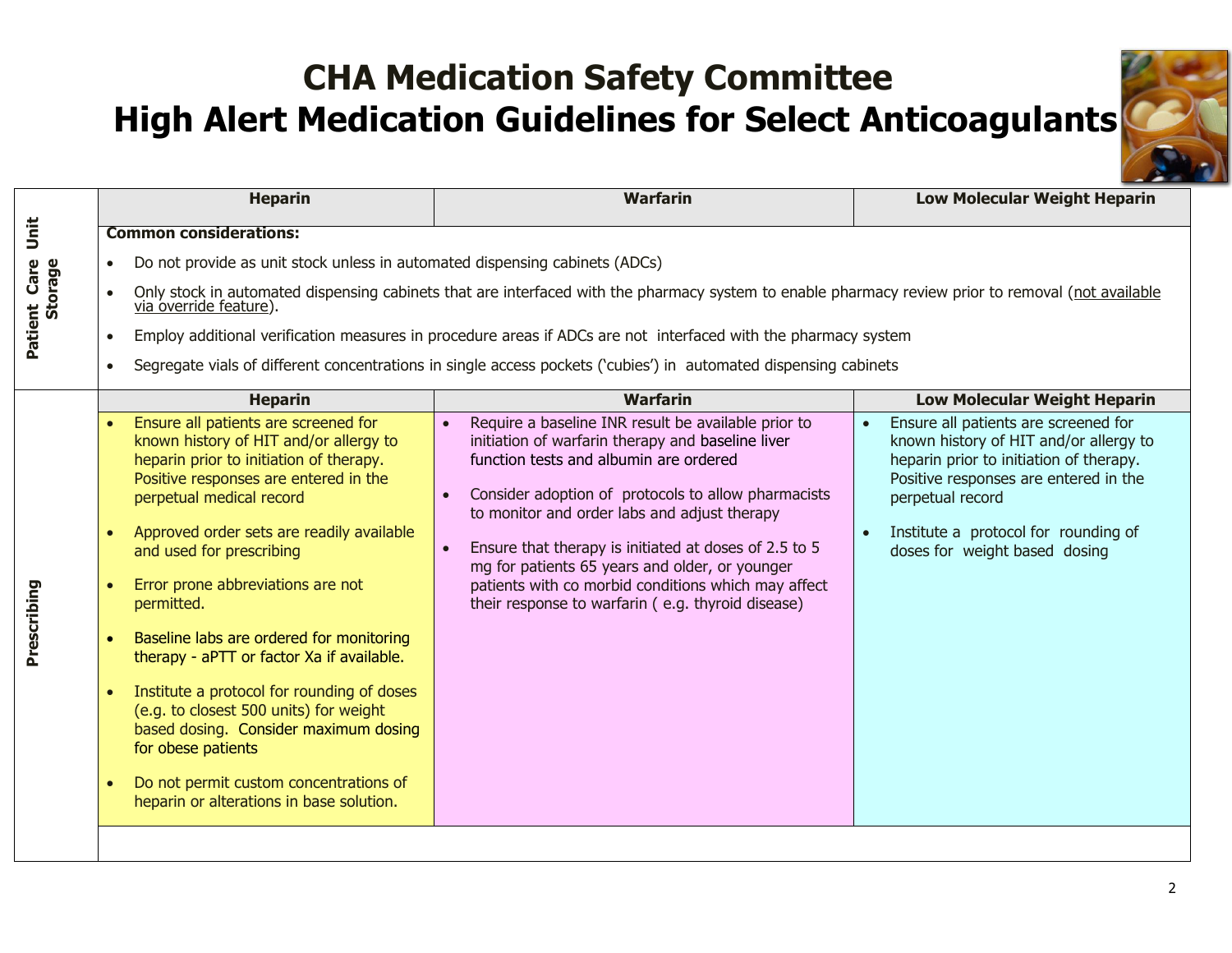

### **Common considerations**

Prescribing **Prescribing**

- Ensure a baseline serum creatinine and a complete blood count that includes hemoglobin, hematocrit and platelet count, are available prior to initiating therapy.
- Determine ongoing lab monitoring requirements and include them on the preformatted order or in policy/protocol
- Ensure only metric units are used for weight based dosing and orders/guidelines specify use of ideal or actual body weight
- Ensure medical staff approved protocols exist to treat patients with known or suspected HIT with direct thrombin inhibitors if antithrombotic therapy is required
- Include reminders on protocols, order forms and CPOE system to avoid concomitant use of heparin products or to discontinue other anticoagulants as appropriate
- Do not permit error prone abbreviations, dose expressions and symbols (e.g. u instead of units, trailing zeros or not using leading zeros, < or >) in orders, protocols or nomograms. Commas should be used when expressing large doses ( e.g. 10,000 units)
- Establish a procedure for 'hold' orders
- Reconcile all anticoagulants upon admission, transfer and discharge
- Update all guidelines/order sets to reflect current evidence based practice e.g. CHEST, ACC, AHA, etc.

|                               | <b>Heparin</b>                | <b>Warfarin</b>                                                                                                                                    | <b>Low Molecular Weight Heparin</b>                                       |
|-------------------------------|-------------------------------|----------------------------------------------------------------------------------------------------------------------------------------------------|---------------------------------------------------------------------------|
| Order<br>cess<br><b>Picie</b> |                               | Implement a process to screen for<br>drug/food/nutritional product interactions<br>Consider standard administration time such as 17:00<br>or 18:00 | Implement a process to screen for the<br>presence of an epidural catheter |
| Pharma<br>Entry               | <b>Common considerations:</b> |                                                                                                                                                    |                                                                           |
|                               |                               | Ensure height and weight in metric units is entered in pharmacy computer system before order entry                                                 |                                                                           |

Create pharmacy system alerts for duplicate orders from the same drug class. Provide dose range alerts for over/under dosing as applicable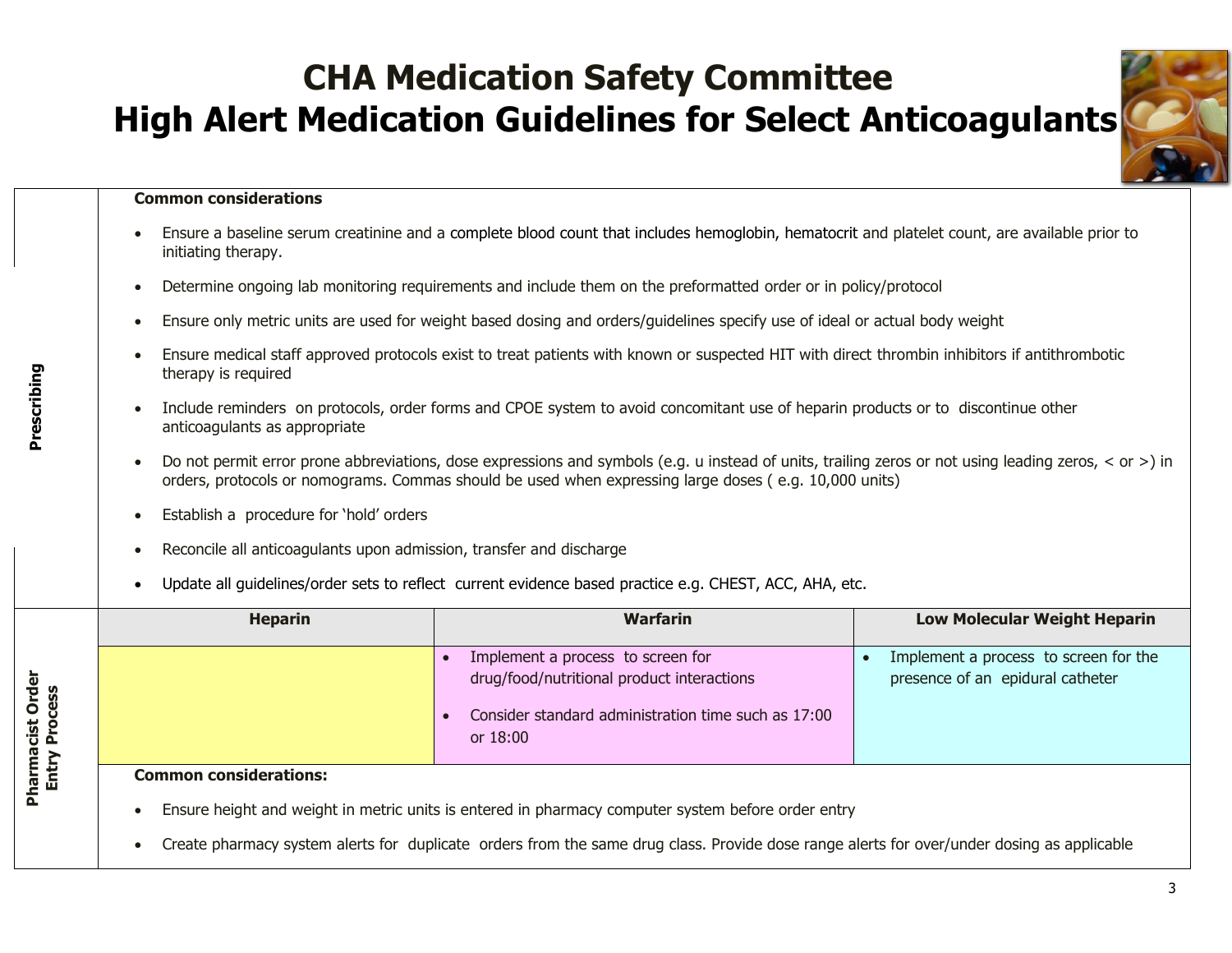

Ensure one time doses administered in the ED or procedure settings are entered in the pharmacy system to prevent dose duplication

Require pharmacist validation that all required baseline labs were reported

|                            | <b>Heparin</b>                                                                                                                                                                                                                                                                                                                                                                                                                                                                                                                                                                                                                                                                                                 | <b>Warfarin</b>                                                                                                                                                                                                                         | <b>Low Molecular Weight Heparin</b>                                                                                                                                                                                                                                                                                                                                                                                             |  |  |
|----------------------------|----------------------------------------------------------------------------------------------------------------------------------------------------------------------------------------------------------------------------------------------------------------------------------------------------------------------------------------------------------------------------------------------------------------------------------------------------------------------------------------------------------------------------------------------------------------------------------------------------------------------------------------------------------------------------------------------------------------|-----------------------------------------------------------------------------------------------------------------------------------------------------------------------------------------------------------------------------------------|---------------------------------------------------------------------------------------------------------------------------------------------------------------------------------------------------------------------------------------------------------------------------------------------------------------------------------------------------------------------------------------------------------------------------------|--|--|
|                            | Require all heparin orders are verified by                                                                                                                                                                                                                                                                                                                                                                                                                                                                                                                                                                                                                                                                     | All doses are provided in unit dose packaging.                                                                                                                                                                                          |                                                                                                                                                                                                                                                                                                                                                                                                                                 |  |  |
| <b>Pharmacy Dispensing</b> | pharmacy prior to dispensing                                                                                                                                                                                                                                                                                                                                                                                                                                                                                                                                                                                                                                                                                   | Consider elimination of pill splitting on nursing units                                                                                                                                                                                 |                                                                                                                                                                                                                                                                                                                                                                                                                                 |  |  |
|                            | <b>Common considerations</b>                                                                                                                                                                                                                                                                                                                                                                                                                                                                                                                                                                                                                                                                                   |                                                                                                                                                                                                                                         |                                                                                                                                                                                                                                                                                                                                                                                                                                 |  |  |
|                            |                                                                                                                                                                                                                                                                                                                                                                                                                                                                                                                                                                                                                                                                                                                |                                                                                                                                                                                                                                         |                                                                                                                                                                                                                                                                                                                                                                                                                                 |  |  |
|                            | If available. ensure machine readable bar coding is used for verification prior to dispensing from the pharmacy for refill of automated dispensing<br>cabinets or for single patient use                                                                                                                                                                                                                                                                                                                                                                                                                                                                                                                       |                                                                                                                                                                                                                                         |                                                                                                                                                                                                                                                                                                                                                                                                                                 |  |  |
|                            | <b>Heparin</b>                                                                                                                                                                                                                                                                                                                                                                                                                                                                                                                                                                                                                                                                                                 | <b>Warfarin</b>                                                                                                                                                                                                                         | <b>Low Molecular Weight Heparin</b>                                                                                                                                                                                                                                                                                                                                                                                             |  |  |
| Administration             | Conduct an independent verification of 5<br>"rights", drug concentration, rate of<br>infusion, pump channel selection, IV line<br>labeling and attachment is conducted<br>prior to administration and at change in<br>therapy<br>Use infusion pumps, preferably smart<br>pumps with error reduction software, for<br><b>IV infusions</b><br>Use smart pumps to deliver bolus and<br>continuous doses from the same<br>container only when a bolus dose can be<br>safely programmed (with hard limits on<br>total dose and minimum infusion time),<br>and the pump automatically converts to<br>continuous infusion after bolus is<br>delivered. Be mindful of the volume<br>required for bolus doses delivered | Consider MAR documentation of pertinent lab values<br>$\bullet$<br>used to monitor therapy (e.g. INR)<br>Schedule warfarin administration for the same time<br>each day after INR results are available (afternoon<br>or early evening) | Conduct an independent verification of 5<br>"Rights" and correct indication prior to<br>administration<br>Rotate and document injection sites<br>Monitor injection sites for hematomas<br>Use initial weight for weight based<br>dosing. Do not adjust weight each day<br>To avoid the loss of drug when using the<br>30 and 40 mg prefilled syringes, do not<br>expel the air bubble from the syringe<br>before the injection. |  |  |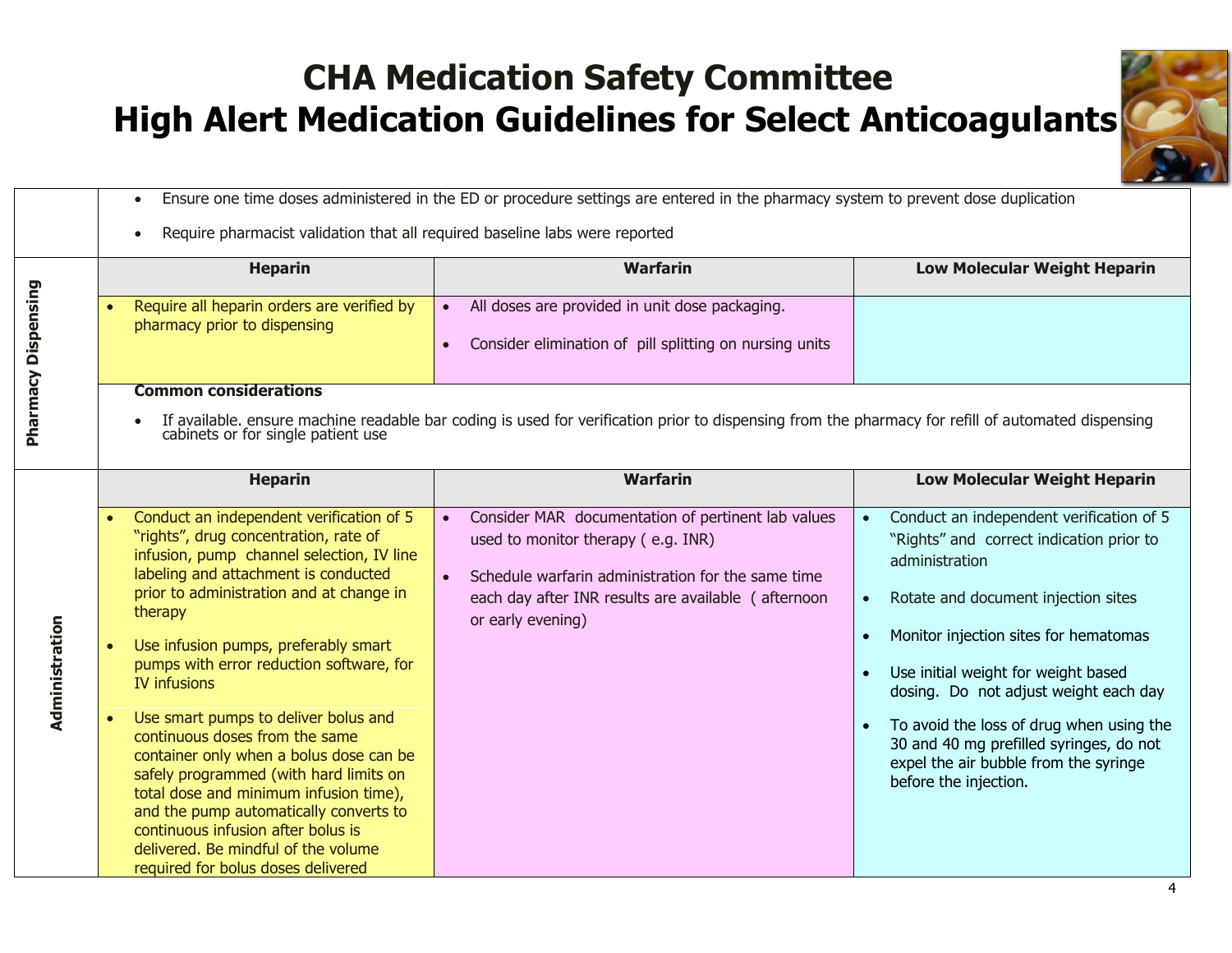

| through the pump versus IV push dosing.                                                                                                                               |  |
|-----------------------------------------------------------------------------------------------------------------------------------------------------------------------|--|
| Use initial weight for weight based<br>dosing. Do not adjust weight each day<br>unless there is a significant weight change<br>as determined by organizational policy |  |
| Require line labeling of IV heparin<br>infusions to prevent line mix ups                                                                                              |  |
| Trace back and reconcile IV lines upon<br>initiation, change in orders and at shift<br>handoff                                                                        |  |
| Do not administer IM                                                                                                                                                  |  |

### **Common considerations**

- Make clearly labeled and approved protocols, pathways, nomograms, flow sheets and/or checklists readily accessible in print or electronic form
- Consider requiring MAR documentation of pertinent lab values used to monitor therapy ( e.g. aPTT,factor Xa levels, INR) when doses are administered
- Incorporate screening questions in automated dispensing cabinets to identify adverse drug reactions when reversal agents (e.g. protamine, Vitamin K) are dispensed

List specific interventions or treatments that are to be avoided (e.g. IM injections) on pharmacy and medication administration records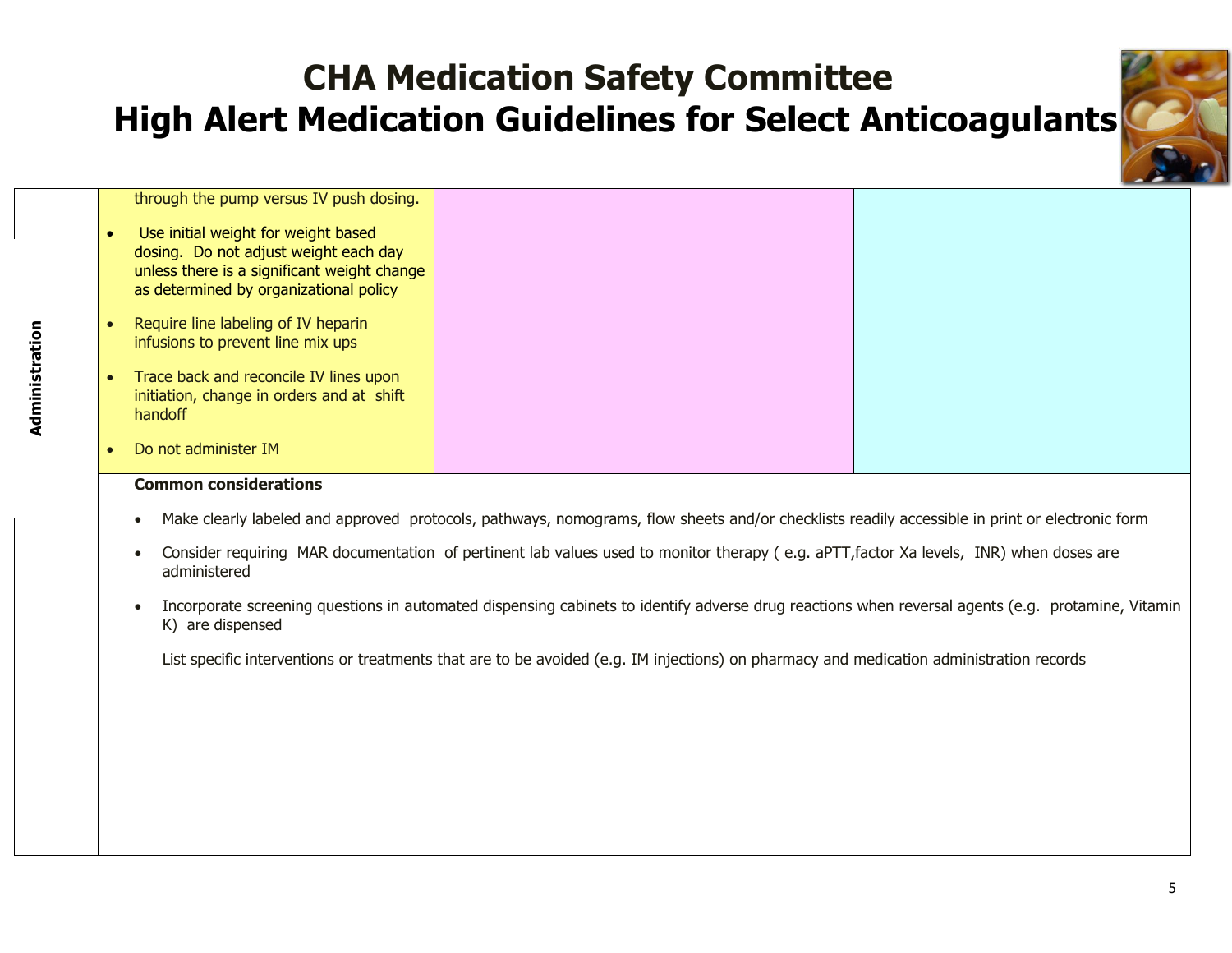

| <b>Heparin</b>                                                                                                                | <b>Warfarin</b>                                                                                                                                                                                                                                                                                                                                                                                                                                                                                                                                                                                                                                                                                                                                                                                                                                                                                                                                                                                   | <b>Low Molecular Weight Heparin</b>                                                                                                                                                                                                                                                                                        |
|-------------------------------------------------------------------------------------------------------------------------------|---------------------------------------------------------------------------------------------------------------------------------------------------------------------------------------------------------------------------------------------------------------------------------------------------------------------------------------------------------------------------------------------------------------------------------------------------------------------------------------------------------------------------------------------------------------------------------------------------------------------------------------------------------------------------------------------------------------------------------------------------------------------------------------------------------------------------------------------------------------------------------------------------------------------------------------------------------------------------------------------------|----------------------------------------------------------------------------------------------------------------------------------------------------------------------------------------------------------------------------------------------------------------------------------------------------------------------------|
| Instruct patients diagnosed with HIT to<br>communicate this to all healthcare<br><i>providers</i><br>ومراجع المستورد الماليون | Give patients and caregivers verbal and written<br>information at $8th$ grade reading level or below,<br>preferably in their language:<br>on proper dietary methods and their effect on<br>$\circ$<br>therapy goals<br>how their therapy is monitored with changes<br>$\Omega$<br>in dose based on lab results and adherence to<br>prescribed treatment<br>instructions on how to manage dose changes<br>safely at home when existing tablet strength<br>differs from a new dose<br>signs and symptoms of bleeding (e.g. bleeding gums) or thromboembolic<br>$\circ$<br>complications<br>drug and herbal interactions. Ensure<br>patients/caregivers understand that warfarin<br>and Coumadin are the same drug<br>$\circ$<br>Ensure the patient understands importance of<br>adherence with anticoagulation dosing<br>$\circ$<br>Prior to discharge, stress the importance of follow up<br>appointments. Facilitate a confirmed appointment with<br>the lab, physician or anticoagulation clinic | Have patients/caregivers demonstrate<br>proficiency if they are to self administer at<br>home<br>Use videos, pamphlets, and other facility<br>$\bullet$<br>approved tools to complement one on<br>one education<br>Instruct patients diagnosed with HIT to<br>$\bullet$<br>communicate this to all healthcare<br>providers |

### **Common considerations**

- Consider initial training and baseline competency evaluation for all practitioners who prescribe, dispense and/or monitor therapy (including physicians, nursing, pharmacy and dieticians)
- Include anticoagulants on list of High Alert meds and educate staff on risk reduction strategies that are employed to improve safety
- Share information about error-prone situations and errors within and outside the facility with practitioners on an ongoing basis
- For inpatients, provide education about antithrombotics at initiation of therapy; aim to provide most of the information about therapy after discharge at least 24 hours prior to discharge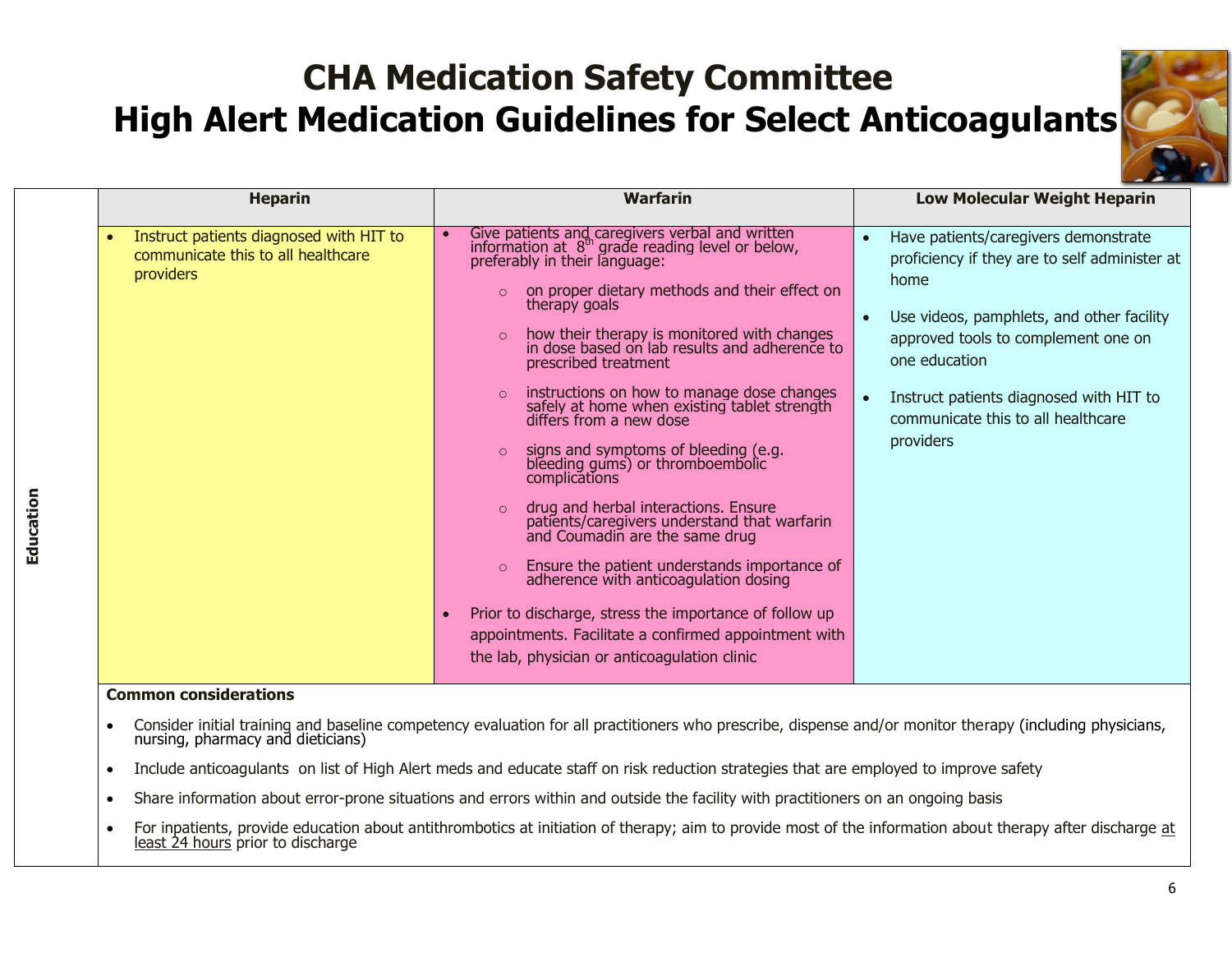

| <b>Heparin</b>                                                                                                                                                                                                                                                                                                                                                                                                                                                               | <b>Warfarin</b>                                                                                                                                                                                                                                                                                                                                                                                                                                                                                                                                                                                                                                                                                                                     | <b>Low Molecular Weight Heparin</b>                                                                                                                                                                                                                                                                                                                              |
|------------------------------------------------------------------------------------------------------------------------------------------------------------------------------------------------------------------------------------------------------------------------------------------------------------------------------------------------------------------------------------------------------------------------------------------------------------------------------|-------------------------------------------------------------------------------------------------------------------------------------------------------------------------------------------------------------------------------------------------------------------------------------------------------------------------------------------------------------------------------------------------------------------------------------------------------------------------------------------------------------------------------------------------------------------------------------------------------------------------------------------------------------------------------------------------------------------------------------|------------------------------------------------------------------------------------------------------------------------------------------------------------------------------------------------------------------------------------------------------------------------------------------------------------------------------------------------------------------|
| Monitor complete blood counts at routine<br>$\bullet$<br><i>intervals</i><br>Obtain an aPTT or factor Xa level<br>$\bullet$<br>between 6-8 hrs after initiation of heparin<br>therapy (unless bleeding)<br>Modify dosing protocols and nomograms<br>$\bullet$<br>if lab changes are made that impact test<br>values (e.g. reagents, testing methods).<br>Check and recalibrate point of care and<br>$\bullet$<br>monitoring devices when new lots of<br>reagent are received | Draw blood specimens at the same time each morning<br>so results are available before warfarin doses are<br>prescribed<br>If the patient is placed on NPO status, contact the<br>prescriber for new anticoagulation orders as<br>appropriate<br>Ensure a protocol exists to guide the reversal of supra<br>therapeutic INR when clinically indicated. Oral<br>phytonadione is used unless rapid reduction is<br>required.<br>Ensure a process is in place to notify the food and<br>$\bullet$<br>nutrition department when patients are on warfarin<br>therapy<br>If IV Vitamin K is required, require dilution in at least<br>$\bullet$<br>50 ml of solution, administered over 30-60 min. Avoid<br>IM administration of Vitamin K | Ensure baseline serum creatinine,<br>hemoglobin, hematocrit and platelet<br>count are available prior to initiating<br>therapy<br>Monitor platelet counts at routine<br>intervals (e.g. every 3 days) for the<br>first 2 weeks of therapy<br>Adjust dose for renal impairment and<br>extremes of body weight as specified by<br>medical staff approved protocols |

### **Common Considerations**

- Implement a protocol or guideline for monitoring and/or discontinuing therapy prior to invasive procedures
- Include alerts on pharmacy order entry screens, automated dispensing cabinets, protocols/pathways to review medications the patient has received in the last 24hrs (including in ED) to ensure that an adequate time has lapsed between doses
- Ensure that all practitioners have easy access to inpatient (and preferably applicable outpatient) lab results to guide therapy
- Report critical values to the responsible caregiver within the facility identified time frame
- If platelet counts decline to less than 100,000/mm3 or less than 50% of baseline, ensure there is a mechanism in place for HIT evaluation, and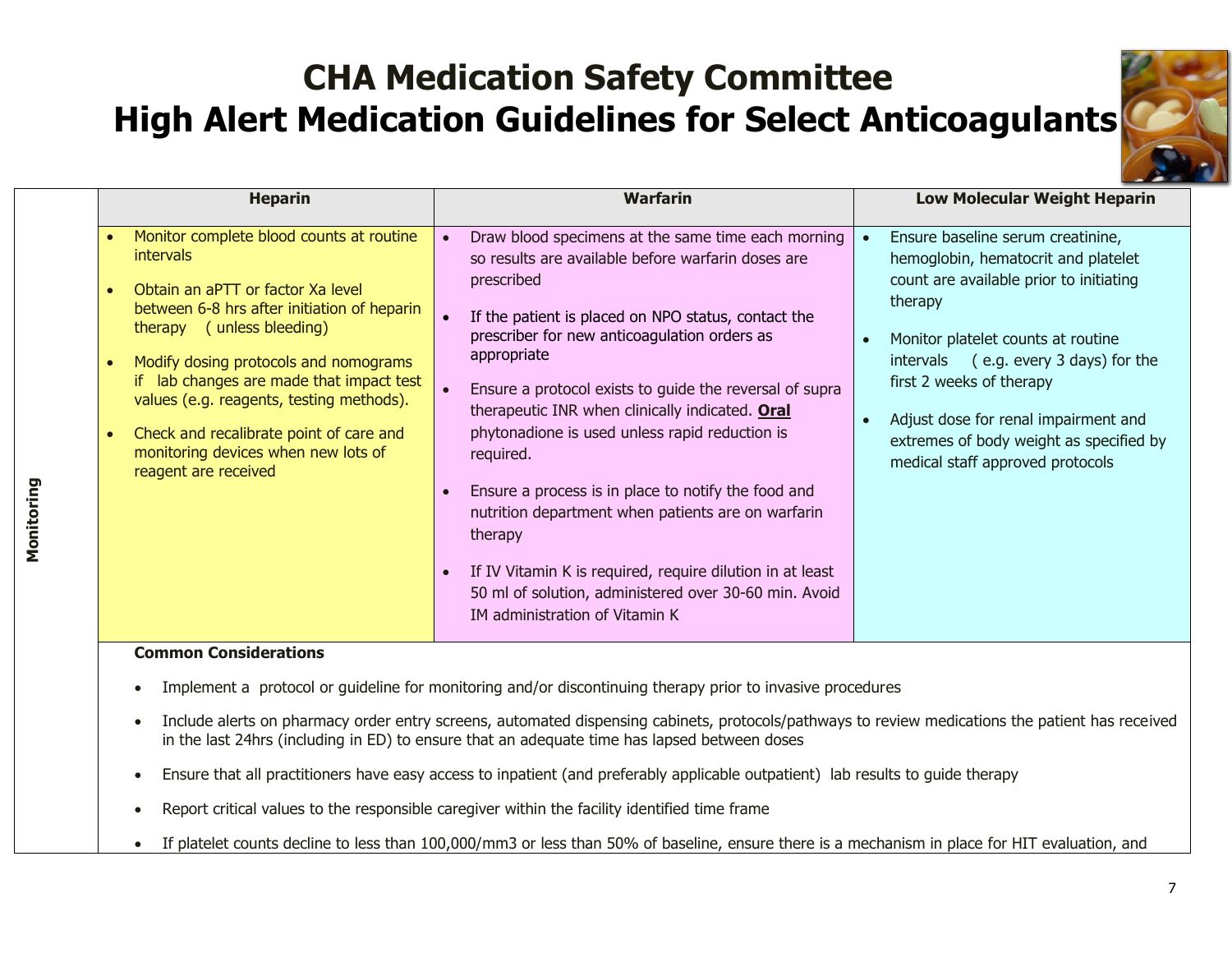

discontinuation of all sources of heparin including flushes and heparin coated instruments

- Enhance detection of potential adverse events by interfacing pharmacy and lab systems and incorporating alerts to the pharmacy system for selected values of lab tests (e.g. aPTT greater than 100 sec, platelet count less than 100,000/mm<sup>3</sup>, facility defined value of elevated INR)
- Monitor patients for fall risk and notify physician immediately post fall

|              | <b>Heparin</b>                                                                     | <b>Warfarin</b>                                                                                                          | <b>Low Molecular Weight Heparin</b>                                                                                                                                                                         |
|--------------|------------------------------------------------------------------------------------|--------------------------------------------------------------------------------------------------------------------------|-------------------------------------------------------------------------------------------------------------------------------------------------------------------------------------------------------------|
|              | Consider inpatient pharmacy managed<br>anticoagulation services                    | Consider inpatient and outpatient<br>$\bullet$<br>pharmacy managed anticoagulation<br>services                           | Consider inpatient pharmacy managed anticoagulation<br>services                                                                                                                                             |
| <b>Other</b> | Use saline flushes (not heparin flushes)<br>for peripheral venous access catheters | Discontinue 5 days prior to surgery<br>$\bullet$<br>or procedures. For patients at high<br>risk for VTE, consider bridge | Implement a protocol or guideline for safely managing the<br>care and removal of epidural catheters placed during<br>regional anesthesia when LMW heparin has been<br>administered for surgical prophylaxis |
|              | Discontinue heparin 4 hours before<br>surgery                                      | therapy with LMWH or heparin.                                                                                            | Administer last dose 24 hours prior to surgery. Give 1/2 total<br>daily dose for last pre-operative dose.                                                                                                   |
|              | <b>Heparin</b>                                                                     | <b>Warfarin</b>                                                                                                          | <b>Low Molecular Weight Heparin</b>                                                                                                                                                                         |
| Discharg     |                                                                                    |                                                                                                                          |                                                                                                                                                                                                             |